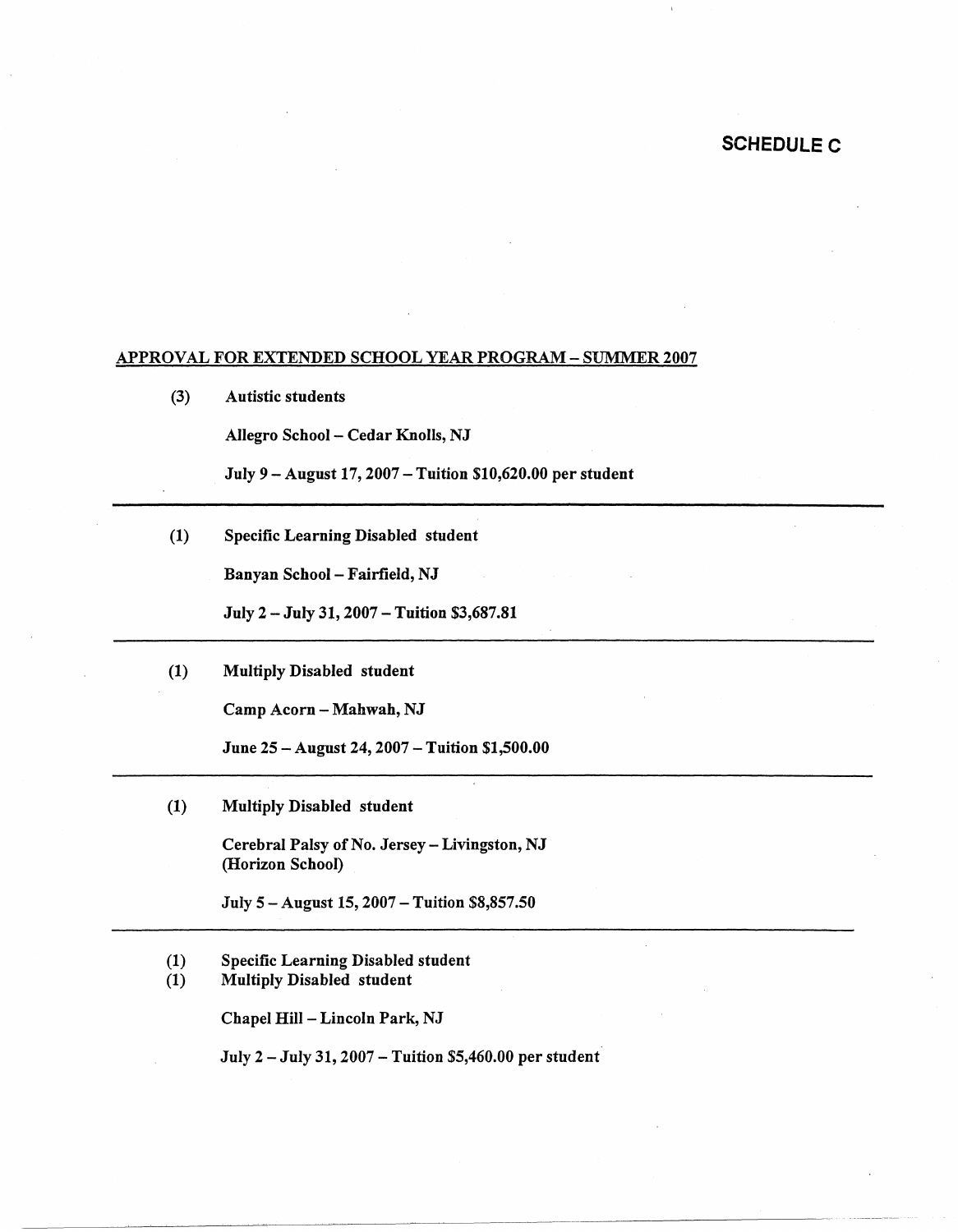## (2) Autistic students

Children's Institute- Verona, NJ

July 3 -July 31, 2007 -Tuition \$4,818.80 per student

(1) Preschool Disabled student

Children's Therapy Center- Fairlawn, NJ

July 5 - July 31, 2007 - Tuition \$5,564.72

(1) Mild Cognitively Impaired student

ECLC - Chatham, NJ

July 2 - July 30, 2007 - Tuition \$3,635.60

(1) Multiply Disabled student

Essex County Day Training Center - Newark, NJ

Year round program - Tuition (state assigned)

(1) Multiply Disabled student

First Cerebral Palsy of NJ - Belleville, NJ

July 5 - August 15, 2007 - Tuition \$7,390.80

(1) Specific Learning Disabled student Forum School - Waldwick, NJ

July 2 - July 26, 2007 - Tuition \$3,852.90

(1) Auditorily Impaired Deaf student

Godwin School - Midland Park, NJ (Bergen Co. Special Services)

July 2 - July 27, 2007 -Tuition \$3,600.00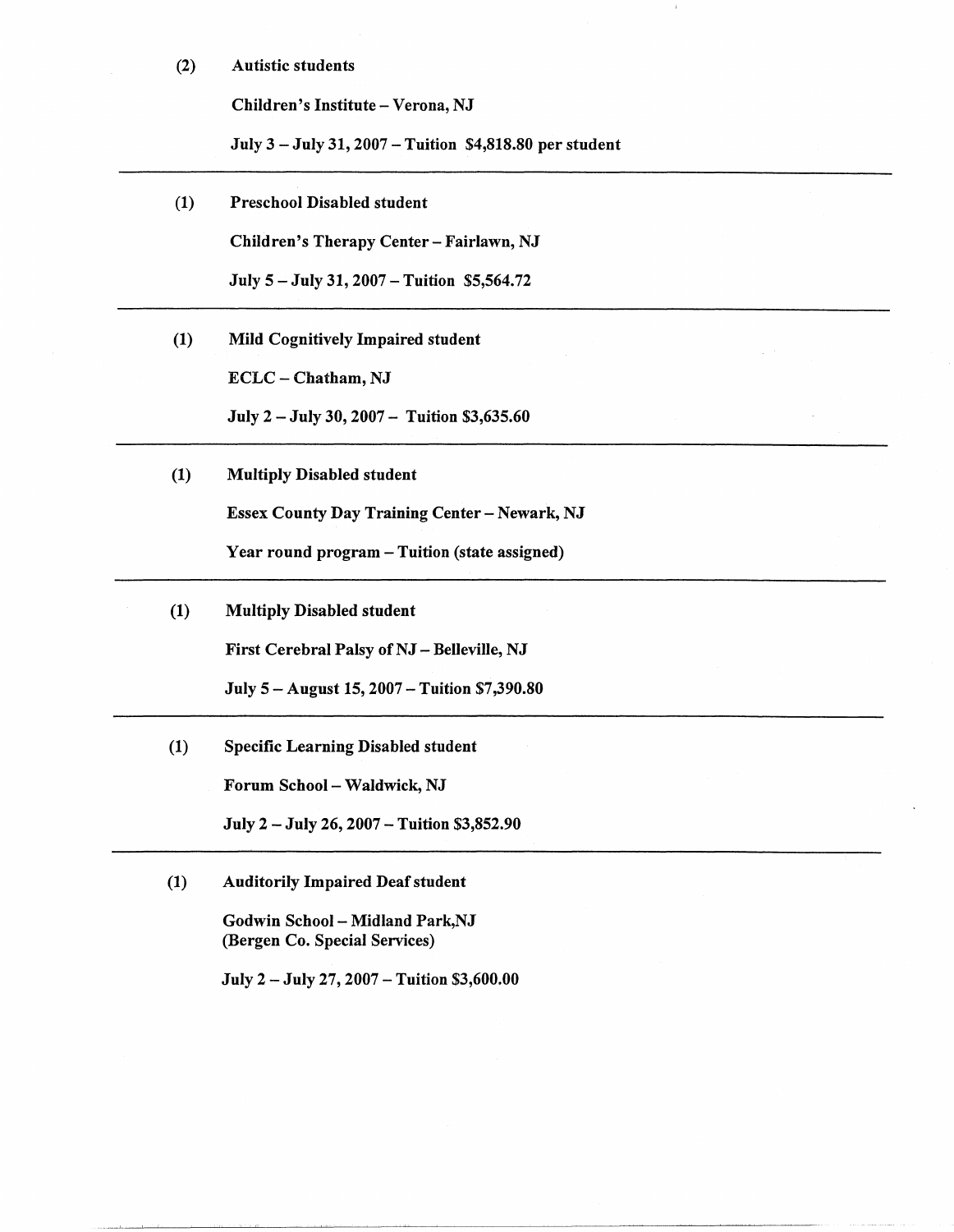(1) Autistic student

Institute for Educational Achievement - New Milford, NJ

July 9 - August 17, 2007 - Tuition \$10,740.00

(1) Autistic student

Little Falls Public Schools - Little Falls, NJ

June 27-August 8, 2007-Tuition to be determined

(1) Autistic student

Midland School - North Branch, NJ

July 5-August 15. 2007 -Tuition \$6,120.00

(1) Autistic student (1) Preschool Disabled student

Montclair State University- Upper Montclair, NJ

July 2 - August 9, 2007 - **Tuition** \$9,979.20 per student

## (1) Autistic student

Morris Union Jointure Commission - New Providence, NJ

June 27 - August 8, 2007 - Tuition \$11,606.00

- (1) Autistic student
- (1) Other Health Impaired student
- (1) Multiply Disabled student

New Beginnings - Fairfield, NJ

July 9-August 17, 2007 -Tuition \$8,415.30 per student

(1) Specific Learning Disabled student

Northwest Essex Community Healthcare Network- Belleville, NJ

July 9 – August 17, 2007 – Tuition \$7,455.30